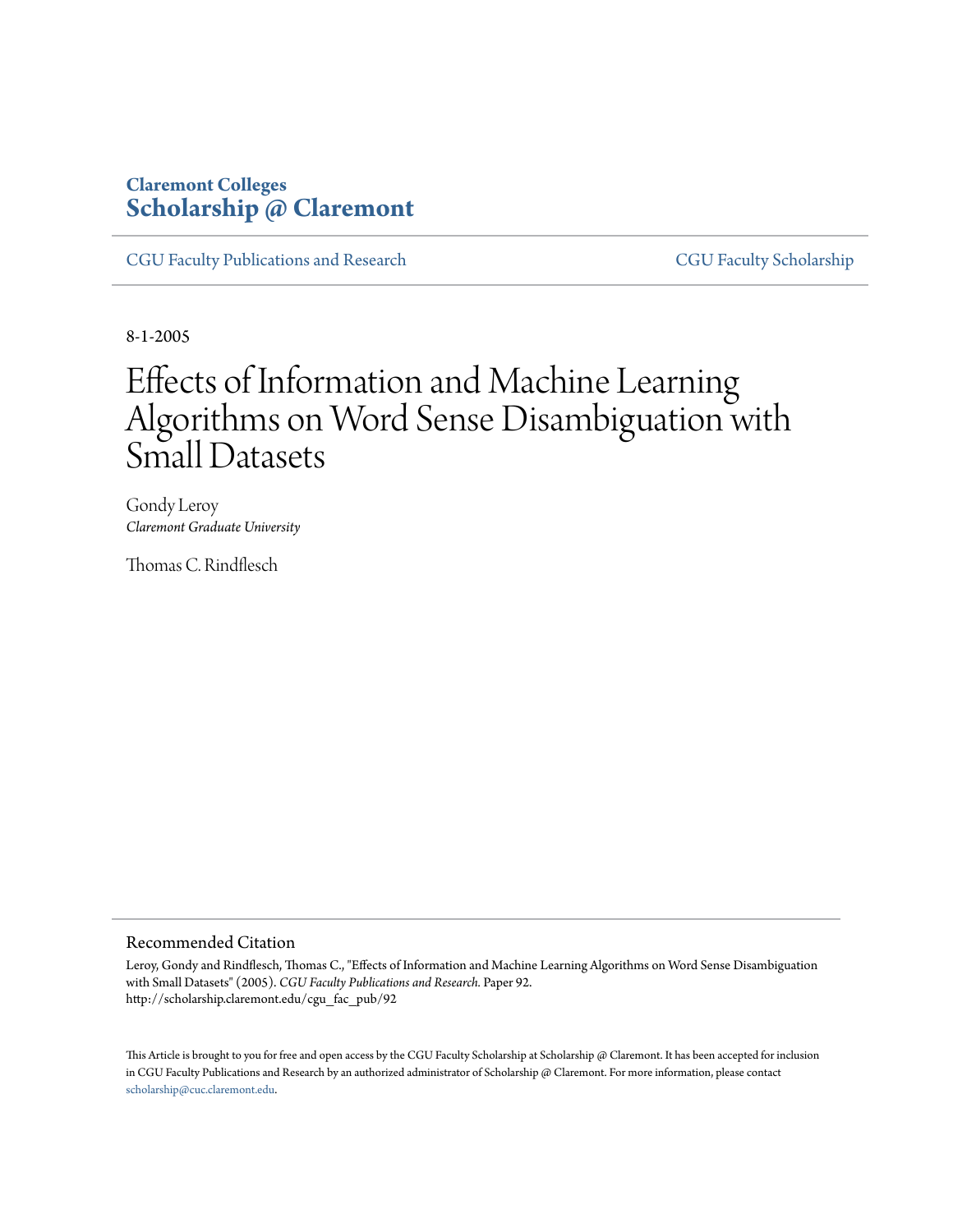International Journal of Medical Informatics (2005) **xxx**, xxx—xxx





www.intl.elsevierhealth.com/journals/ijmi

# **Effects of information and machine learning algorithms on word sense disambiguation with small datasets**

**Gondy Leroy<sup>a</sup>,<sup>∗</sup> , Thomas C. Rindflesch<sup>b</sup>**

<sup>a</sup> *School of Information Science, Claremont Graduate University, 130 E. Ninth Street, Claremont, CA 91711, USA* <sup>b</sup> *National Library of Medicine, Bethesda, MD, USA*

Received 16 November 2004; received in revised form 17 February 2005; accepted 17 March 2005

### **KEYWORDS**

Word sense disambiguation; Machine learning; Naïve Bayes; Decision tree; Neural network; UMLS

**Summary** Current approaches to word sense disambiguation use (and often combine) various machine learning techniques. Most refer to characteristics of the ambiguity and its surrounding words and are based on thousands of examples. Unfortunately, developing large training sets is burdensome, and in response to this challenge, we investigate the use of symbolic knowledge for small datasets. A naïve Bayes classifier was trained for 15 words with 100 examples for each. Unified Medical Language System (UMLS) semantic types assigned to concepts found in the sentence and relationships between these semantic types form the knowledge base. The most frequent sense of a word served as the baseline. The effect of increasingly accurate symbolic knowledge was evaluated in nine experimental conditions. Performance was measured by accuracy based on 10-fold cross-validation. The best condition used only the semantic types of the words in the sentence. Accuracy was then on average 10% higher than the baseline; however, it varied from 8% deterioration to 29% improvement. To investigate this large variance, we performed several followup evaluations, testing additional algorithms (decision tree and neural network), and gold standards (per expert), but the results did not significantly differ. However, we noted a trend that the best disambiguation was found for words that were the least troublesome to the human evaluators. We conclude that neither algorithm nor individual human behavior cause these large differences, but that the structure of the UMLS Metathesaurus (used to represent senses of ambiguous words) contributes to inaccuracies in the gold standard, leading to varied performance of word sense disambiguation techniques.

© 2005 Elsevier Ireland Ltd. All rights reserved.

# **1. Introduction**

\* Corresponding author. Tel.: +1 909 607 3270. *E-mail address:* gondy.leroy@cgu.edu (G. Leroy). Although many words we use in conversation and writing are ambiguous, we usually do not experi-

1386-5056/\$ — see front matter © 2005 Elsevier Ireland Ltd. All rights reserved. doi:10.1016/j.ijmedinf.2005.03.013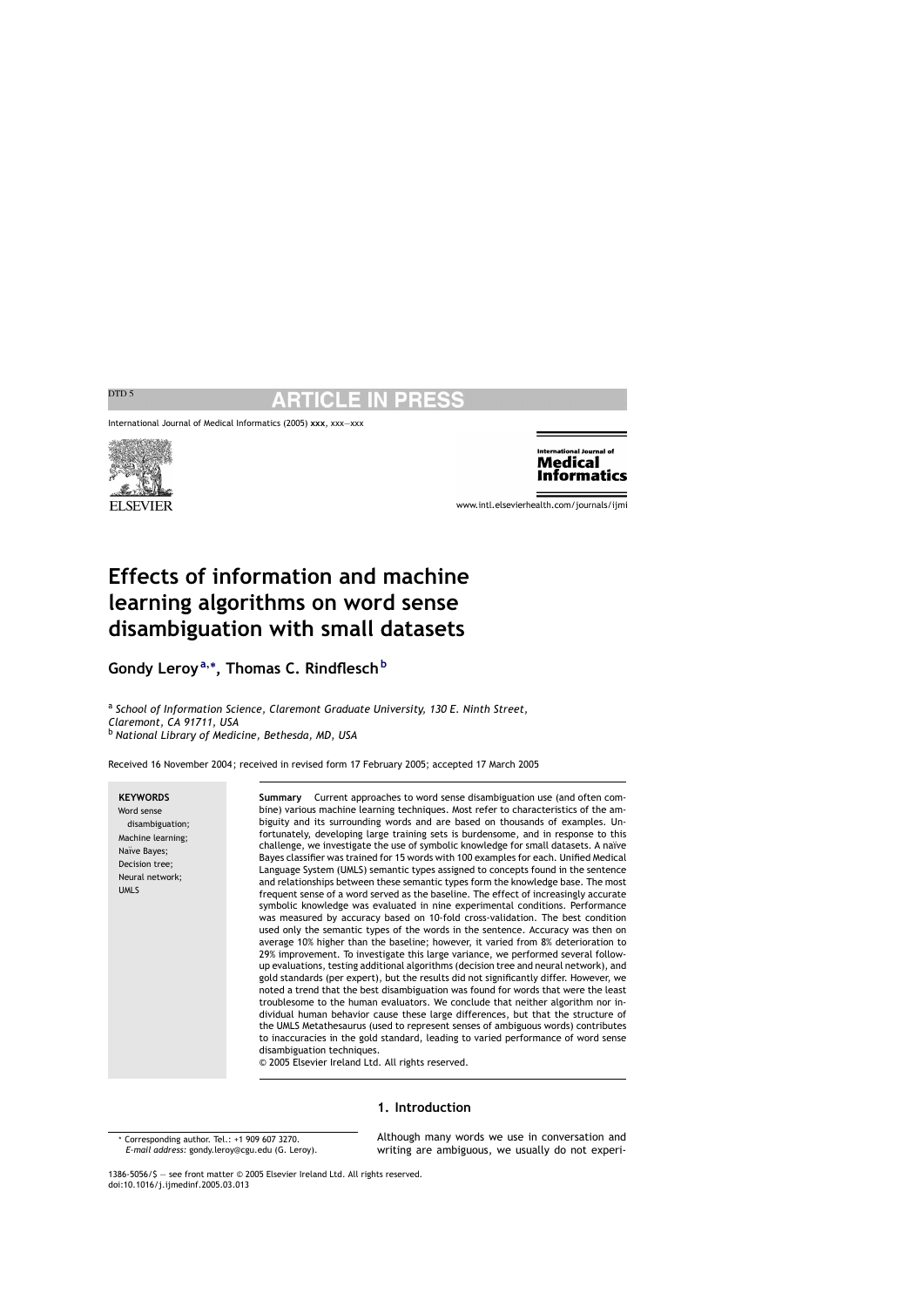ence problems with interpreting these words in context. People seem to take the context of a conversation effortlessly into account and assign the correct meanings to individual words. Such disambiguation, however, is not easily accomplished with automated methods. Since this is a problem for machine translation, information retrieval, thematic analysis, spelling correction, or any type of speech and text processing, researchers have devoted considerable effort to word sense disambiguation (WSD).

WSD techniques choose the correct sense for a word from a predefined set of available senses. Most existing techniques use the surrounding words and specific features of these to learn the correct sense of the ambiguous word. They are usually supervised machine learning algorithms based on large annotated datasets where the correct sense is indicated for each instance. Ide and Véronis [1] provide an overview of WSD from the early years (1950s) to the late 1990s.

We evaluated the effect of different types of symbolic information for terms in medical text by mapping sentences to the Unified Medical Language System (UMLS). We used small datasets to evaluate how much this knowledge base can contribute when few examples are available. For our first set of tests, we used a naïve Bayes classifier. We continued our study with the best condition by comparing with a neural network (feedforward/backpropagation) and a decision tree algorithm. Accuracy was similar for all three, but the variance between different words was very large. We then tried to discover why the variance was so high. We believe that it may be the different meanings available in the UMLS (a compilation of vocabularies not intended as a WSD resource) which led to the confusion in compiling the gold standard used for learning. Using individual expert's gold standards or specific gold standard characteristics could not explain the variance.

# **2. Word sense disambiguation**

There exist many techniques that are used for word sense disambiguation. Which one is chosen depends on the final goal, the available information per word, and the number of available examples. In some cases, it is sufficient to distinguish between different meanings of words, without having to label the words. For example, a label may be unnecessary when clustering documents together that have similar topics. Schütze [2] labels this task as ''word sense discrimination''. He distinguishes this from ''sense labeling'' where each sense receives the correct label. This distinction often — but not

always — coincides with unsupervised (discrimination) versus supervised (labeling) machine learning techniques.

# **2.1. Approaches to word sense disambiguation**

# **2.1.1. Unsupervised learning techniques**

Unsupervised learning algorithms learn patterns solely from input parameters without trying to match to pre-specified categories. In the case of word sense disambiguation, they learn to group words based on the information in the feature sets. But there is no label specified in advance for the group nor is the number of possible groups specified. Assigning a specific meaning can still be achieved by finding the common theme in the established clusters and mapping these to established meanings for the word in a dictionary or other knowledge source. This mapping can be done by a human or automatically based on similarity metrics.

Clustering techniques are especially useful for this type of disambiguation. For example, Pedersen and Bruce [3] tested three unsupervised learning algorithms: Wards and McQuitty's clustering and the EM algorithm. They mapped these clusters to dictionary senses so that there was maximal agreement.

### **2.1.2. Supervised learning techniques**

Supervised learning is used more often for WSD. These techniques rely on outcome feedback provided to an algorithm so that it can take corrective action during its learning or training phase. The possible outcomes are known in advance and algorithms need to learn to combine a particular input with such an output. In the case of word sense disambiguation, the input usually consists of features of the ambiguous word and surrounding text. The output is the correct sense for the word. During the learning phase, supervised techniques learn to associate these feature sets with one particular sense of a limited list of provided senses. This happens by providing the techniques with feedback on its decision for every example. The supervised learning techniques rely on a training set comprised of example ambiguous words and their correct sense. Decision trees, such as ID3 or C4.5, artificial neural networks (ANN), such as the feedforward/backpropagation ANN, and probabilisticbased methods, such as naïve Bayes, are commonly used.

Mooney [4] tested seven such supervised learning methods with the word *line*. His work demonstrates the importance of a large dataset. The input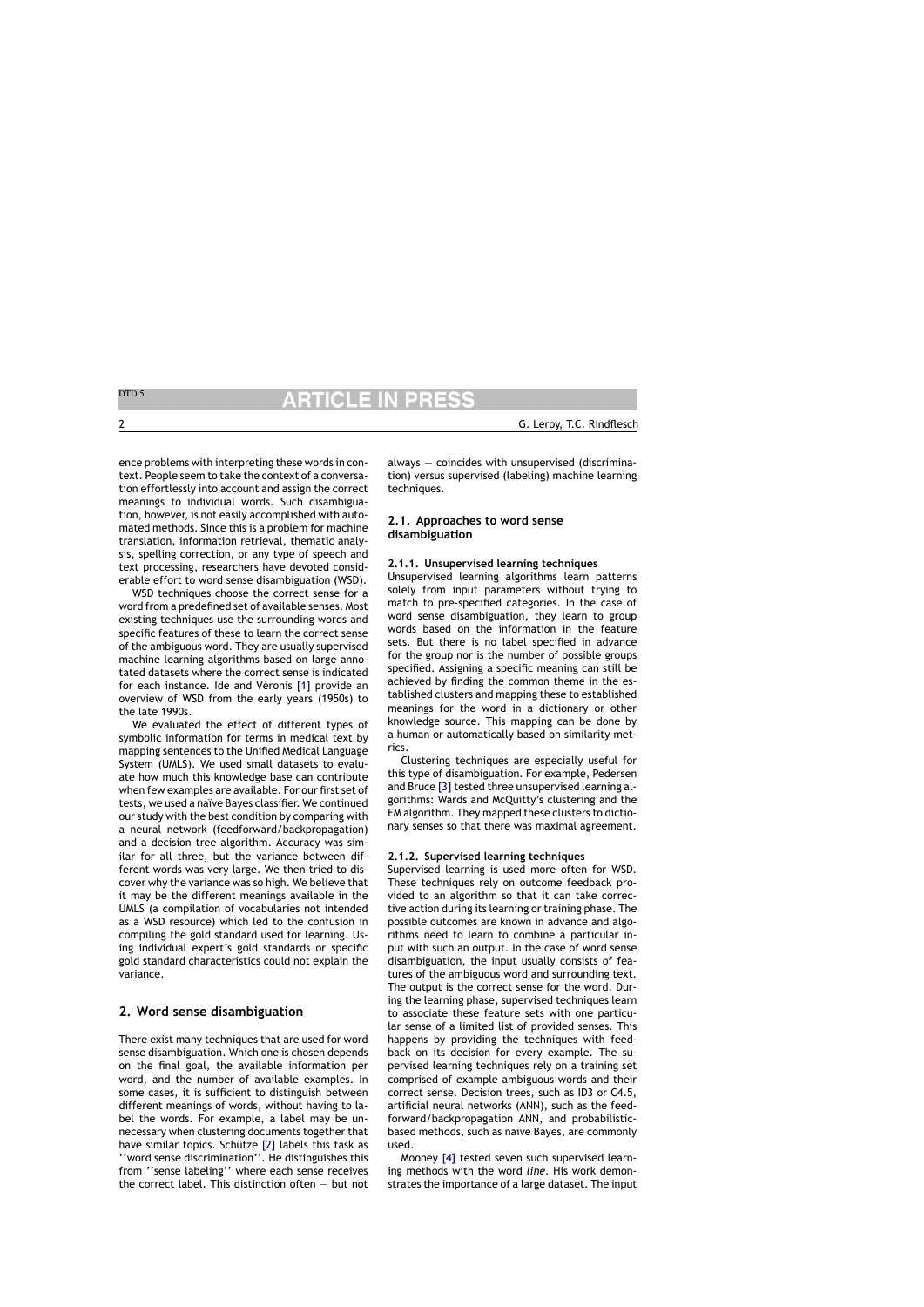### Effects of information and machine learning algorithms on WSD 3

information consisted of surrounding words, a bagof-words approach. He tested naïve Bayes, a perceptron, and a decision tree, among others. Naïve Bayes was a top performer for both accuracy and the amount of training time required. With 1200 examples, the accuracy was more than 70%. It was less than 60% accurate when trained on only 300 examples. In addition to different algorithms, the amount, relevance, and precision of the information affect performance. Hoste et al. [5] manipulated the feature information and algorithm settings in an extensive set of studies. They argued that algorithms with default settings do not provide a sufficient base for comparison. They demonstrated that different settings and different types of information lead to large variances in accuracy. Pedersen [6] evaluated the use of bigrams (sequences of two words) for WSD with a decision tree and naïve Bayes classifier. He tested different bigrams that occur close to the ambiguous words (within approximately 50 words to the left or right of the ambiguous word) as possible disambiguation features. The decision tree with the most accurate disambiguation was based on bigrams selected with a power divergence statistic (a goodness-of-fit measure).

Although individual algorithms perform well when the datasets provide sufficient examples, combining several together improves accuracy. Florian et al. [7] worked with the Senseval-2 dataset [\(www.itri.brighton.ac.uk/events/senseval/](http://www.itri.brighton.ac.uk/events/senseval/)). They started with Bayes-based methods and used an enriched bag-of-words technique that included a weighted bag-of-lemmas and local *n*-gram context with specific syntactic relations. Their approaches were among the top performers for English (approximately 65% accuracy) and the best for Spanish, Swedish, and Basque. In later studies [8], they combined different types of classifiers, such as vector-based methods (e.g., naïve Bayes), variance-based methods (e.g., Maximum Variance Correction), and Brill's transformation-based learning. They also evaluated different feature spaces such as words, lemmas, and part-of-speech tags in different settings such as traditional bag-of-word approaches, but also local bigram, trigram, and other syntactic relationships. They combined their classifiers with five different voting schemes and found that combinations always outperformed individual classifiers.

### **2.1.3. Additional disambiguation techniques**

In addition to the classic learning algorithms, there are several approaches that rely on heuristics, rules, statistics, or a combination of these. Many researchers develop rules to assign words to a specific sense based on the semantic similarity between a word and sense. The rules are often a combination of statistics and insights by the researchers.

For example, Mihalcea and Moldovan [9] based their approach on semantic density between words and focus on verb—noun pairs. Their distance measure is based on an evaluation of common words between two sets of words. They use WordNet as their knowledge source and calculate statistics for the most probable senses using the Internet as a corpus. Hoste et al. [5] describe a memory-based learning approach where the algorithm keeps all training examples in memory. A classification decision is made based on similarity between new input and stored examples. MetaMap, provided by the National Library of Medicine, uses rules to map between words in the text and UMLS Metathesaurus [10] and provides a score to indicate the fit of each mapping.

### **2.2. Information sources**

Word sense disambiguation techniques, both supervised and unsupervised, sometimes use only the presence or absence of words surrounding the ambiguous word as input information. This is called a bag-of-words approach. In this case, information about the co-occurrence of the ambiguous word with others is used to determine its correct sense. However, quite often, an external source of information is used to provide more advanced features, such as part-of-speech of the ambiguous word itself or surrounding words.

A popular information source for general text is WordNet, a general-English lexical resource [11]. It is frequently used for both its semantic and syntactic information to disambiguate words in general texts. For example, Inkpen and Hirst [12] used WordNet to disambiguate near-synonyms in dictionary entries. Their supervised learning techniques (C4.5, a decision tree algorithm) were based on the overlap of words in the dictionary description and the WordNet glosses, synsets, antonyms, and polysemy information. They achieved 83% accuracy. Santamaría et al. [13] associated Web directories from the Open Directory Project with WordNet synsets with 86% precision. Multiple directories could be assigned to multiple senses. They used vector representations for the surrounding words. Co-occurrence-based comparisons were used to select senses that were closely related to directories. They tested their approach on the Senseval-2 dataset and evaluated whether directories were correctly assigned to words. Magnini et al. [14]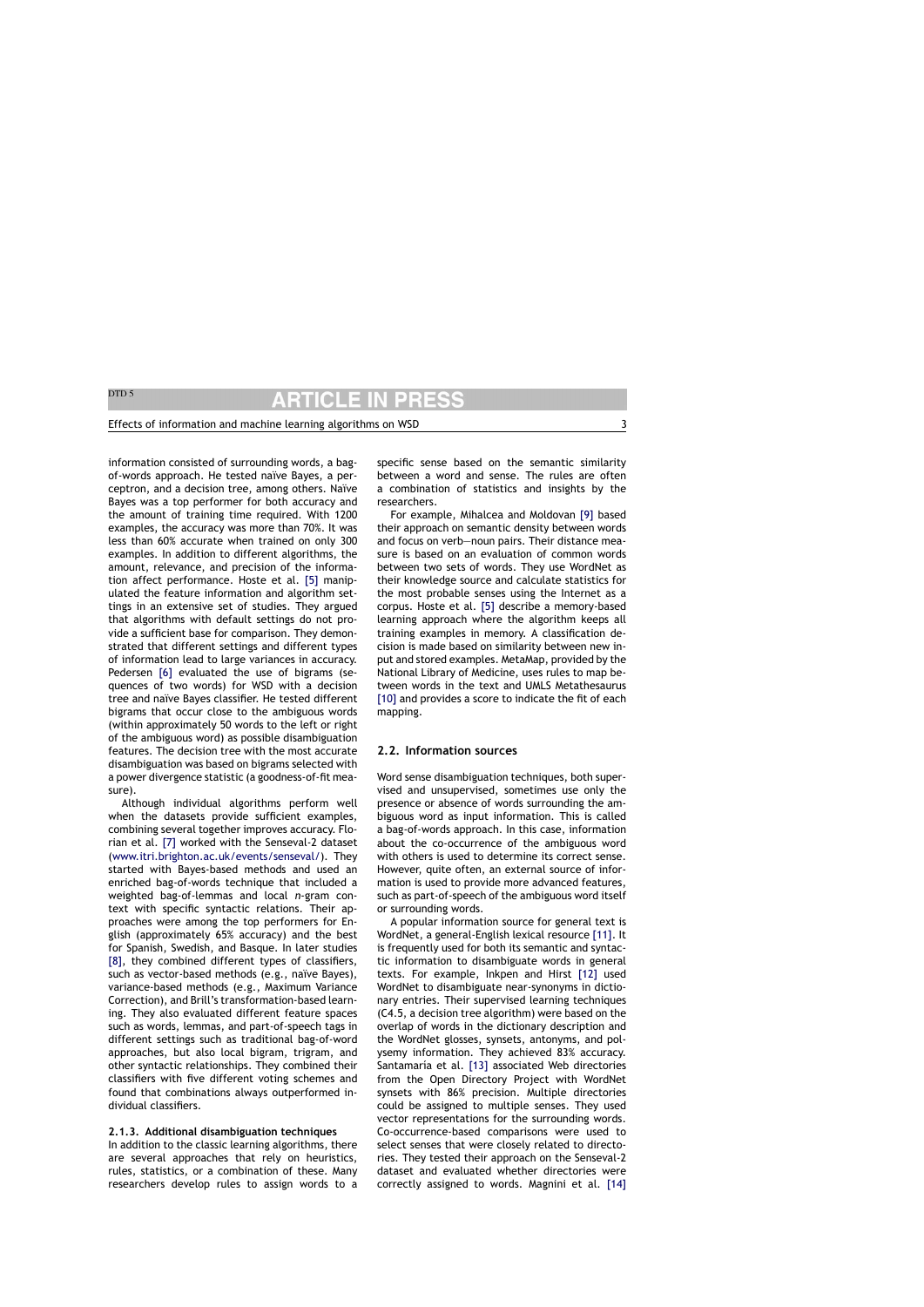also used WordNet for the Senseval-2 dataset but extended it by adding domain names such as *Medicine* or *Architecture* to every synset. They assigned these to a subset of words in the text based on frequencies of the domains and a few additional rules. Then, with a vector-based approach using a window of 100 surrounding words, they achieved 75% precision in their best conditions.

The general medical domain has recently been the focus of WSD research. Here, the UMLS [15] is a readily available resource to provide syntactic and semantic information. For example, Liu et al. [16] focused on ambiguous abbreviations. They first created a gold standard automatically for the ambiguous abbreviations. For each abbreviation, they retrieved related concepts from the UMLS Metathesaurus. If all related concepts were associated with a particular sense of the ambiguous abbreviation, this sense was accepted as the correct one. Otherwise, the sense with the most associations with these related concepts was deemed correct. A naïve Bayes classifier using stemmed words learned from the gold standard. Ruch et al. [17,18] used another UMLS component, the Semantic Network, to improve WSD. They evaluated a Hidden Markov Model augmented by Semantic Network information to improve spelling correction in medical text with WSD. However, the word sense disambiguation module had no effect on their overall accuracy for spelling corrections.

In biomedicine, WSD has been applied to specific categories of words such as DNA, RNA, and proteins. Hatzivassiloglou and Duboué [19] used three supervised learning techniques, C4.5 decision trees, naïve Bayes, and inductive learning. They tested different features with an automatically created gold standard to distinguish between genes, proteins, and mRNA. Their best technique, naïve Bayes, achieved 84% accuracy. Ginter et al. [20] developed their own algorithms based on feature vectors and frequency of word overlap for a similar task. They compared this with other classic algorithms and achieved the highest accuracy with their own algorithms, 2—5% higher than the best naïve Bayes classifier. They used more than 200,000 documents. Liu et al. [21] evaluated different feature sets and classifiers in an extensive study to disambiguate biomedical abbreviations with automatically created gold standards. They trained their classifiers per abbreviation and achieved high accuracy (over 90%) especially when there were thousands of examples from which to learn.

Word sense disambiguation research and the need for it are not limited to the domains described above. For example, recognizing individuals who use different aliases or different versions of their name, or distinguishing between individuals who have the same name are useful for law enforcement and for intelligence agencies. Han et al. [22] addressed this problem in a similar context, namely that of scientific citations. They used a Bayesian approach and also support vector machines (SVM) with two datasets: a list of Web pages with author publication lists for several researchers with the same name and the DBLP Web site [\(http://dblp.uni](http://dblp.uni-trier.de/)trier.de/). They tested several combinations of input data comprised of co-author information, words in the paper title, and words in the journal title. Both approaches achieve high accuracy, more than 90%, and it was especially information about coauthors that proved useful in this disambiguation task.

# **3. Research question**

Many learning algorithms for WSD have been tested for both generic and domain specific topics. One common aspect of this research is the use of large datasets for learning (training). Each dataset consists of hundreds of examples vetted by domain specialists who indicate the correct meaning for all targeted words and so construct the gold standard. For example, Mooney [4] used 300, 600, and 1200 examples for training and showed that performance increased with more examples. Hoste et al. [5] argues that increasing the size of the gold standard, e.g., by a factor of 1000, has more effect on performance than individual algorithm biases. Alas, compiling such gold standards is time-consuming and difficult. Some researchers have built gold standards automatically [16,19,21] to sidestep the difficulty of finding experts to create them. These standards are an excellent approach to comparing different algorithms. However, because they are systematically built, they deviate from the standard human experts would establish. This is illustrated by Hatzivassiloglou and Duboué [19], who asked human experts to assign labels to the same terms as in the artificial gold standard (the disambiguating terms were deleted). The pair-wise agreement of the experts was 78%. The question remains whether the artificial standards are more or less correct and suitable than the human created ones.

The notion driving this project is the use of smaller gold standards for machine learning approaches to WSD. In particular, we investigate whether the explicit use of human knowledge allows algorithms to perform as well with a small gold standard as with a large one. The hypothesis is that by supplying algorithms with additional, ex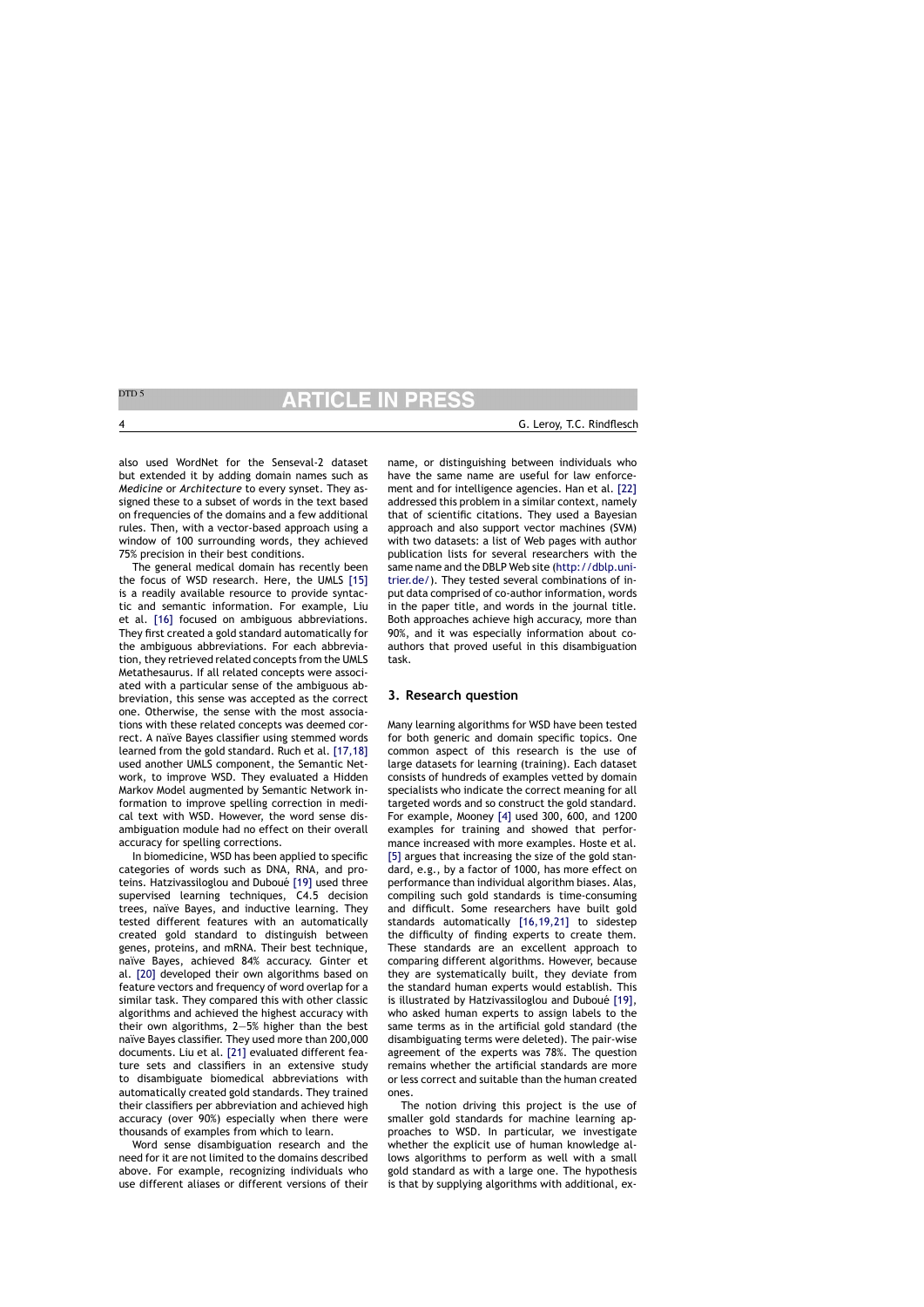ternal knowledge, comparable to the knowledge of the experts who compiled the gold standards, fewer examples will be needed for learning. In this way, our approach, if successful, may augment existing approaches.

# **4. Word sense disambiguation study with na¨ıve Bayes classifier**

# **4.1. Dataset**

This study was performed with a dataset provided by the National Library of Medicine (available from [http://wsd.nlm.nih.gov/\)](http://wsd.nlm.nih.gov/), in which eleven human evaluators disambiguated words occurring in MED-LINE abstracts [23]. The dataset contains 50 English terms, such as *cold* or *growth*, which are commonly ambiguous. Each ambiguous term is mapped to multiple UMLS concepts. For each, 100 instances were disambiguated by indicating the correct sense with a UMLS concept or the option ''None'' if no UMLS concept described the correct sense.

Each instance is provided with its original MEDLINE abstract, and linguistic and symbolic knowledge is made available for all terms in the entire abstract. MetaMap [10] (available at <http://mmtx.nlm.nih.gov/>) was used to provide the linguistic information, e.g., part-of-speech (POS), and to map all terms to UMLS concepts and semantic types. All these mappings are provided in the online dataset. We limited our input data for the WSD classifiers to only those mappings (described below) that can be made based on the words occurring in the same sentence as the ambiguous word.

### **4.2. External knowledge source**

We chose the UMLS [15] Semantic Network as our external knowledge source and tested which portions of this network help disambiguate words automatically. In considering a sentence containing an ambiguity, we use the symbolic representation of that sentence in the UMLS Semantic Network [24] and do not use the actual words surrounding the ambiguous term.

Our goal was to train a machine learning technique that can disambiguate the words by choosing the correct mapping. Each mapped concept is also connected to semantic types in the UMLS Semantic Network. We used these to represent the different meanings of ambiguous terms. For example, based on the UMLS, there are three senses and their related semantic types for *blood pressure*. One extra sense (none of the above) was added to be used when none of the previous meanings was correct. The resulting UMLS concepts and semantic types are: Blood Pressure (Organism Function), Blood Pressure Determination (Diagnostic Procedure), Arterial Pressure (Laboratory or Test Result), and none of the above.

# **4.3. WSD classifier**

For our initial study, we chose a naïve Bayes classifier since it was a top performer in several other WSD studies. A naïve Bayes classifier is based on Bayes' probability rules; it takes all presented information into account and is called naïve because it assumes independence between all the features presented to it. We used the Weka software packet to train and test the classifier with 10-fold crossvalidation [25]. Follow-up studies included algorithms that represent the different paradigms of decision trees (C4.5) and neural networks (FF/BP) (see below).

# **4.4. Study design**

We report here on experimental conditions in which different combinations of UMLS Semantic Network symbolic knowledge are used. A subset of this work has been presented at Medinfo [26]. The first two conditions (not reported here) used a minimal set of linguistic information about the ambiguous word itself. All other knowledge, added in subsequent experimental conditions, is based exclusively on the sentence in which the ambiguous word appears. The intuition is that more complete symbolic information about the ambiguous word, its context, and how the word interacts with this context will lead to better disambiguation. Fig. 1 illustrates the relationship between the available symbolic knowledge and the experimental conditions.



**Fig. 1** Symbolic knowledge used (ST: semantic types).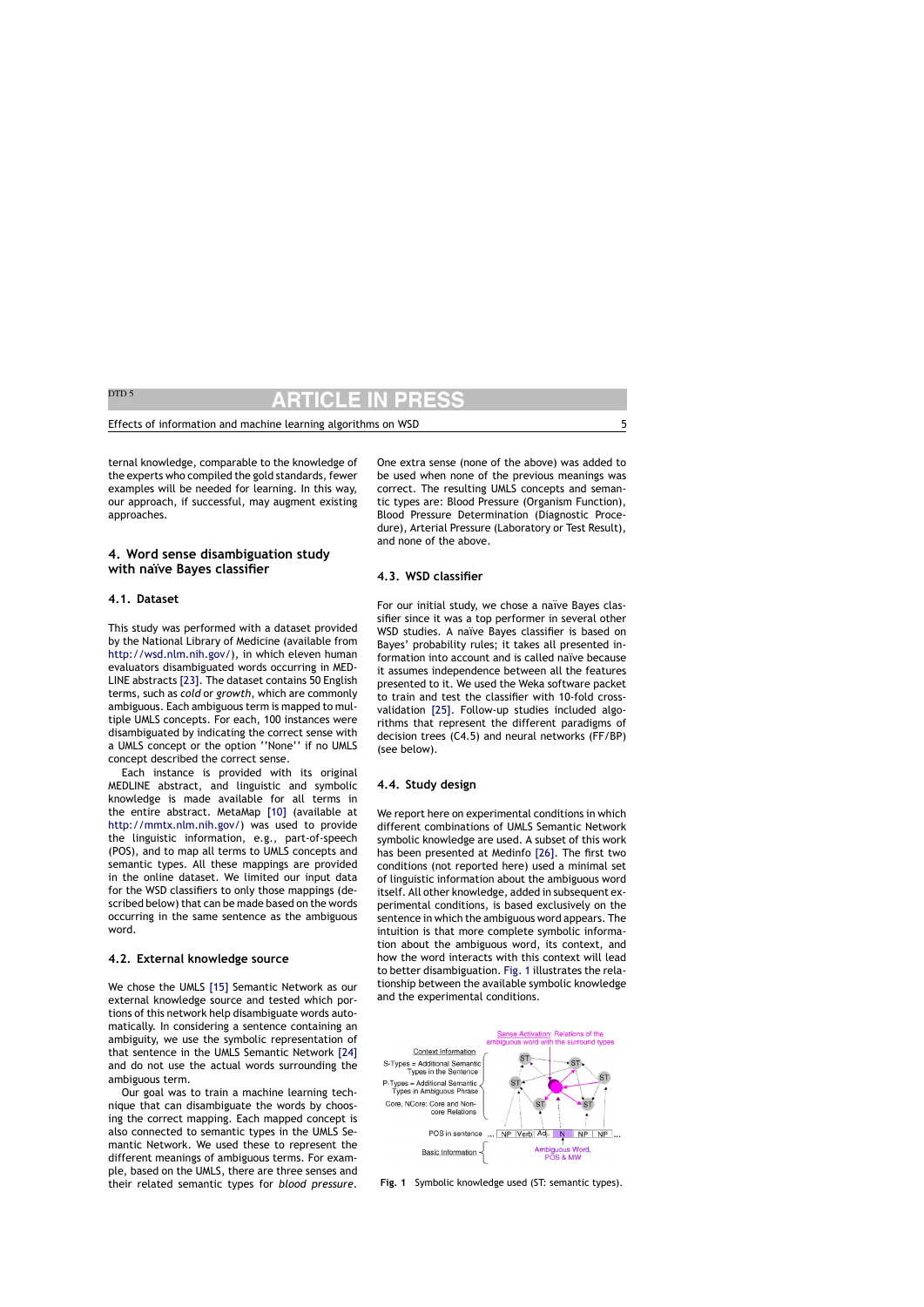- *Basic semantic context* (*condition 1*): the first conditions provide information about the word status, the part-of-speech, and the semantic context. The word's status in the phrase, single word or head of the phrase, is denoted as *main word* (MW). We also use the ambiguous word's part-ofspeech. Information about the semantic types of the words occurring in the same phrase with the ambiguous one (PTypes) or elsewhere in the sentence (STypes) is also included. For each of these types we specify how many occurrences there are in the phrase or sentence.
- *Semantic context relations* (*conditions 2a and 3a*): the following conditions add details to the surrounding context of the ambiguous word by adding core (Core) and non-core (NCore) relations. These are Semantic Network relations between the unambiguous semantic types found in the sentence. The UMLS Semantic Network has 54 relations that can exist between 135 semantic types. We considered seven relations to be core relations because they closely link concepts in a hierarchical fashion: is a, conceptual part of, consists of, contains, ingredient of, part of, and process of. We counted the number of such relations (both core and non-core) that exist between any two semantic types found in the context.
- *Normalized semantic context relations* (*conditions 2b and 3b*): to take the granularity of the UMLS Semantic Network into account, we normalized the context relation information (previous conditions) by dividing the number of relations between the pairs of semantic types by the total possible relationships for the individual semantic types. If many relations exist for a semantic type, e.g., 15, but only a few are found based on the pairs of semantic types found in the sentence, e.g., 5, a relative number (5/15) will be more representative when comparing this with a semantic type for which all possible relations are found in the sentence (5/5).
- *Sense activation* (*conditions 4a and 5a*): we evaluated how each ambiguous sense fits into its surrounding context. For this, we added the semantic relations that each ambiguous type can have with its surrounding types (sense activation) as a feature to be used by the classifier. The rationale was that the correct sense would have more interaction with its surroundings.
- *Normalized sense activation* (*conditions 4b and 5b*): comparable to the normalization of the context, we normalized the sense activation by dividing the number of relations found by the number of possible relationship for the particular sense of the ambiguous word.

# **4.5. Study results**

We selected 15 words from the NLM dataset for which the most frequent sense in each case was correct in less than 65% of the instances. This *majority sense performance*, also called *lexical default* [5], served as the baseline for our study. We choose 65% because others have found that high majority sense results in a very skewed dataset that provides insufficient examples to automatically learn from [3]. As mentioned above, additional information is added in each condition. For easy reference, we have numbered the conditions, e.g., the baseline is (0). Table 1 provides an overview of the accuracy for each word. The bottom two rows in the table provide the results for pair-wise *t*-test between the experimental conditions and the baseline (baseline comparison) and between consecutive experimental conditions (incremental comparison, e.g., 0 versus 1, 1 versus 2).

### **4.5.1. Basic semantic context**

In the condition (1), we evaluated the combination of linguistic information with semantic context information. When the semantic types of all unambiguous words in the entire sentence (1) were available for learning, average accuracy was at its peak (66%). This condition was significantly more accurate than the baseline. For some words, disambiguation accuracy increased by 20—30% compared to the baseline.

### **4.5.2. Semantic context relations**

In the following conditions, we added the semantic relations between the unambiguous semantic types that form the context. In conditions (2a), the noncore relations are added, while in (3a) both core and non-core relations are added. Including information about non-core relations (2a) has a significant adverse affect on accuracy. The core relation information had a small beneficial effect for some words, but the effect was not significant. Performance was not better than the baseline and drastically decreased compared to condition (1) with only semantic types.

We then tested whether a normalized representation of these relations in the Semantic Network that was either more detailed or more accurate would improve the results. Conditions (2b) and (3b) are similar to the previous two, but the simple counts for relations were replaced with numbers that take the granularity of the Semantic Network into account. We tested simple division, percentages, and logarithms of the division. The logarithmbased set resulted in the best performance and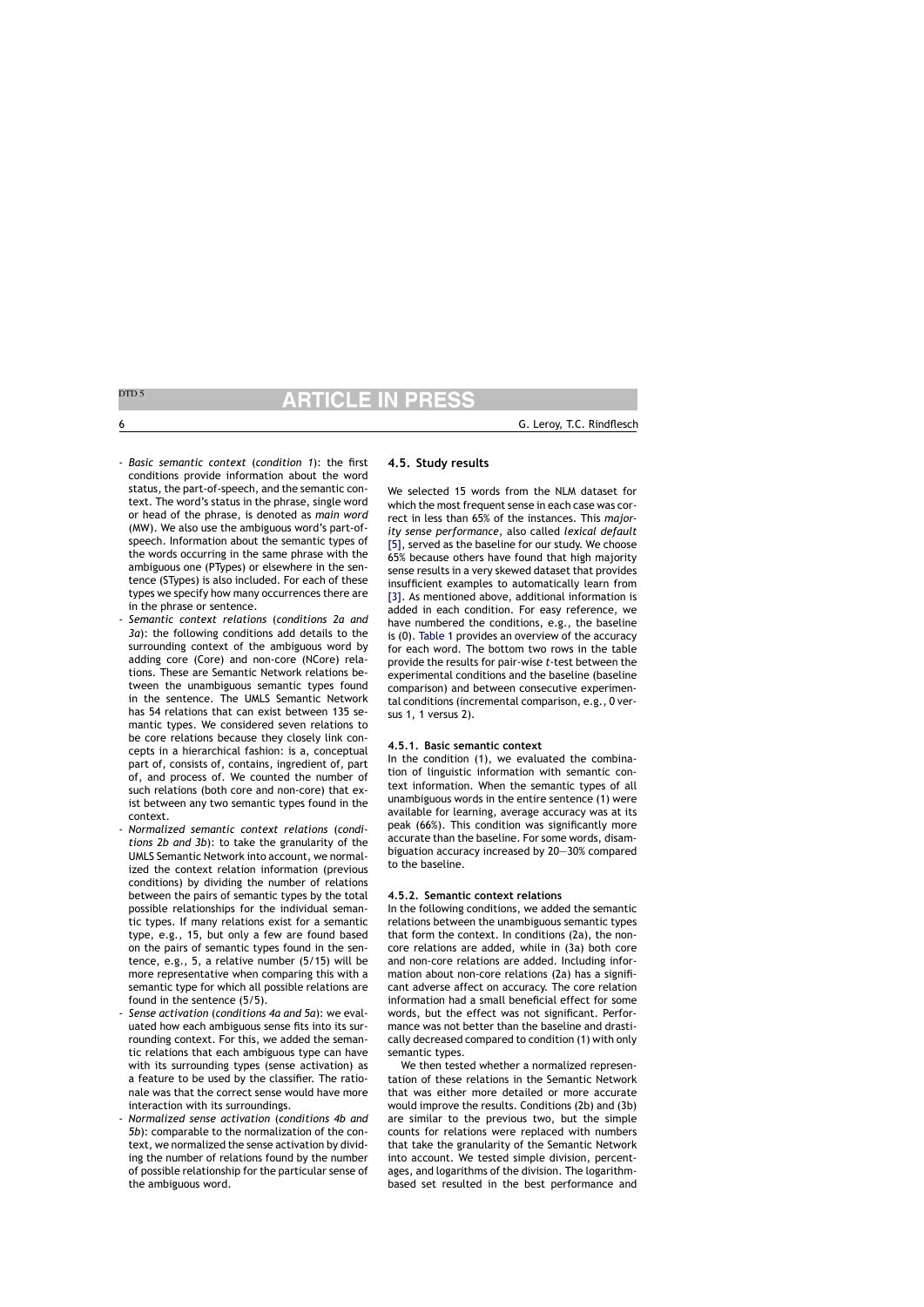| Word                                                                         | Information provided to classifier context relations |                                 |                                              |                                                    |                                              |                                                    |                                            |                                                 |                                             |                                                 |  |
|------------------------------------------------------------------------------|------------------------------------------------------|---------------------------------|----------------------------------------------|----------------------------------------------------|----------------------------------------------|----------------------------------------------------|--------------------------------------------|-------------------------------------------------|---------------------------------------------|-------------------------------------------------|--|
|                                                                              | Base                                                 |                                 | Added semantic context relations             |                                                    |                                              | Added sense activation                             |                                            |                                                 |                                             |                                                 |  |
|                                                                              | Majority<br>sense (0) PTypes,                        | MW, POS,<br>STypes (1)          | <b>Basic</b>                                 |                                                    | Normalized                                   |                                                    | <b>Basic</b>                               |                                                 | Normalized                                  |                                                 |  |
|                                                                              |                                                      |                                 | MW, POS,<br>PTypes,<br>STypes,<br>NCore (2a) | MW, POS,<br>PTypes, STypes,<br>NCore, Core<br>(3a) | MW, POS,<br>PTypes,<br>STypes,<br>NCore (2b) | MW, POS,<br>PTypes, STypes,<br>NCore, Core<br>(3b) | MW, POS,<br>PTypes,<br>STypes,<br>NCSA(4a) | MW, POS,<br>PTypes,<br>STypes, NCSA,<br>CSA(5a) | MW, POS,<br>PTypes,<br>STypes,<br>NCSA (4b) | MW, POS,<br>PTypes,<br>STypes, NCSA,<br>CSA(5b) |  |
| Adjustment                                                                   | 62                                                   | 57                              | 50                                           | 51                                                 | 34                                           | 32                                                 | 48                                         | 50                                              | 44                                          | 44                                              |  |
| <b>Blood pressure</b>                                                        | 54                                                   | 46                              | 56                                           | 54                                                 | 37                                           | 37                                                 | 48                                         | 48                                              | 48                                          | 46                                              |  |
| Degree                                                                       | 63                                                   | 68                              | 60                                           | 59                                                 | 58                                           | 58                                                 | 67                                         | 70                                              | 70                                          | 69                                              |  |
| Evaluation                                                                   | 50                                                   | 57                              | 53                                           | 55                                                 | 54                                           | 57                                                 | 53                                         | 54                                              | 56                                          | 56                                              |  |
| Growth                                                                       | 63                                                   | 62                              | 50                                           | 50                                                 | 65                                           | 64                                                 | 56                                         | 60                                              | 58                                          | 58                                              |  |
| Immunosuppression                                                            | 59                                                   | 63                              | 61                                           | 64                                                 | 65                                           | 63                                                 | 67                                         | 65                                              | 64                                          | 65                                              |  |
| Man                                                                          | 58                                                   | 80                              | 62                                           | 66                                                 | 68                                           | 68                                                 | 70                                         | 70                                              | 72                                          | 72                                              |  |
| Mosaic                                                                       | 52                                                   | 66                              | 42                                           | 42                                                 | 50                                           | 50                                                 | 52                                         | 56                                              | 48                                          | 55                                              |  |
| <b>Nutrition</b>                                                             | 45                                                   | 48                              | 37                                           | 39                                                 | 39                                           | 37                                                 | 38                                         | 40                                              | 48                                          | 47                                              |  |
| Radiation                                                                    | 61                                                   | 72                              | 54                                           | 54                                                 | 58                                           | 59                                                 | 63                                         | 62                                              | 63                                          | 64                                              |  |
| Repair                                                                       | 52                                                   | 81                              | 68                                           | 62                                                 | 56                                           | 57                                                 | 70                                         | 69                                              | 70                                          | 69                                              |  |
| Scale                                                                        | 65                                                   | 84                              | 72                                           | 71                                                 | 68                                           | 67                                                 | 71                                         | 72                                              | 75                                          | 75                                              |  |
| Sensitivity                                                                  | 48                                                   | 70                              | 65                                           | 66                                                 | 72                                           | 70                                                 | 70                                         | 70                                              | 73                                          | 71                                              |  |
| Weight                                                                       | 47                                                   | 68                              | 54                                           | 53                                                 | 56                                           | 56                                                 | 62                                         | 59                                              | 62                                          | 63                                              |  |
| White                                                                        | 49                                                   | 62                              | 48                                           | 50                                                 | 54                                           | 55                                                 | 59                                         | 59                                              | 61                                          | 64                                              |  |
| Average                                                                      | 55                                                   | 66                              | 55                                           | 56                                                 | 56                                           | 55                                                 | 60                                         | 60                                              | 61                                          | 61                                              |  |
| <b>Baseline</b><br>comparison- $t$ -<br>test, $\alpha$ : 0.05,<br>$p$ -value |                                                      | $(0 \text{ vs. } 1)$<br>< 0.005 |                                              |                                                    |                                              |                                                    |                                            | $(0 \text{ vs. } 5a)$<br>< 0.05                 |                                             | $(0 \text{ vs. } 5b)$<br>< 0.05                 |  |
| Other comparison-<br>t-test, $\alpha$ : 0.05,<br>p-value                     |                                                      |                                 | $(1 \text{ vs. } 2a)$<br>< 0.001             |                                                    | (1 vs. 2b)<br>< 0.001                        | $(1 \text{ vs. } 3b)$<br>< 0.001                   | $(1 \text{ vs. } 4a)$<br>< 0.001           |                                                 | $(1 \text{ vs. } 4b)$<br>< 0.05             | $(1 \text{ vs. } 5b)$<br>< 0.05                 |  |

**ARTICLE IN PRES** 

To

**DTD 5**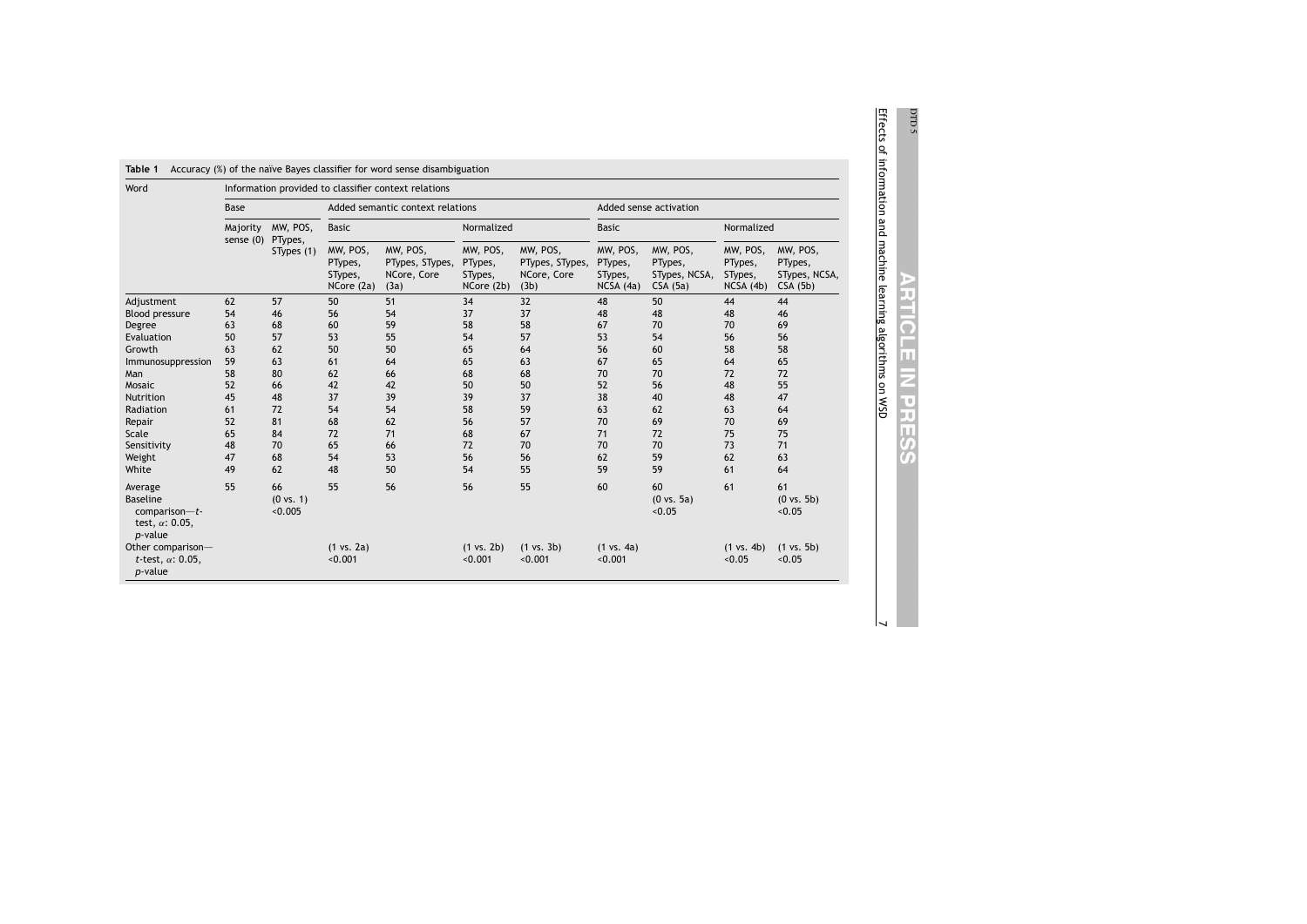is reported here. However, thus normalizing the scores did still not improve accuracy.

# **4.5.3. Sense activation**

Since performance was lowered so much by adding the relations between semantic types (conditions 2—3), we decided not to pursue them further, but rather to add information about sense activation  $(3-4)$  directly to condition 1 (context). Sense activation consists of the relations that the different ambiguous types can have with the unambiguous context. Sense activation based on non-core relations (3a) had a significant adverse effect on accuracy when compared to condition (1) and was not significantly better than the baseline. Adding additional core sense activation did not improve the overall accuracy, but seems to have made results somewhat more consistent. The average accuracy is significantly better than the baseline and not significantly worse than condition (1).

# **5. Follow-up studies**

We assumed that more symbolic information would be better, but this was not the case. The best condition was found when the semantic types were added without detailed information about mappings to relations between types in the UMLS Semantic Network (condition 1). However, there was large variability in the results. Several words responded well to the experimental conditions, while others did not. For example, *repair* had almost 30% increased accuracy in condition (1) compared to the baseline, but the accuracy for *blood pressure* was actually lower in condition (1) than in the baseline. We performed three sets of follow-up studies to try to explain these results.

# **5.1. Machine learning algorithms**

First, we tested machine learning algorithms from different paradigms using the best condition found with the naïve Bayes classifier (condition 1). The purpose of this study was to investigate whether other algorithms would perform better. If they showed different performance characteristics for the 15 words, it would be worthwhile to evaluate different settings for the different conditions.

We chose a decision tree algorithm and a neural network (feedforward/backpropagation) because they are two different paradigms and others have found excellent results with them. We performed the test for the same 15 ambiguous words.

As with the naïve Bayes algorithms, we used Weka to test the other algorithms. J48 is Weka's implementation of C4.5, a decision tree algorithm that can handle continuous values. We used the basic settings (unpruned tree) [25]. The neural network is a feedforward/backpropagation network It was trained over 500 generations, had 3 layers (input, hidden, and output layer), and a learning rate of 0.3.

The resulting performance in this condition (1) is very similar for all three approaches as can be seen in Fig. 2. The average accuracy was 66% with the naïve Bayes classifier, 65% with the decision tree, and 66% with the neural network. There is little variance in performance for the different words.

# **5.2. Gold standard characteristics**

The three algorithms showed very similar performance for all words. A potential explanation for the variability in the results may be related to the gold standard used for learning. We looked at several gold standard characteristics. If these can be associated with performance, future WSD accuracy could be predicted based on such characteristics.

We tested six metrics that describe the data set and correlated these with the accuracy of the WSD algorithm using the Pearson product moment correlation. These metrics all describe somehow the number of examples available for a sense or the diversity of the input.

- Number of choices = the number of possible meanings for the word.
- Smallest category size = the number of instances for the least frequent sense.
- Number of PTypes = the average number of different semantic types in the same phrase as the ambiguous word.
- Number of STypes = the average number of different semantic types in the sentence but not in the same phrase as the ambiguous word.
- Total number of types = the average number of different semantic types in sentence (sum of previous two).

Table 2 provides an overview of the results. None of the correlations were significant. Superficial metrics do not explain the variability in accuracy.

Our gold standard was developed by multiple experts and may display variability and inconsistencies because of the consensus that needed to be reached. If this is the case, we expect that gold standards based on individual expert evalua-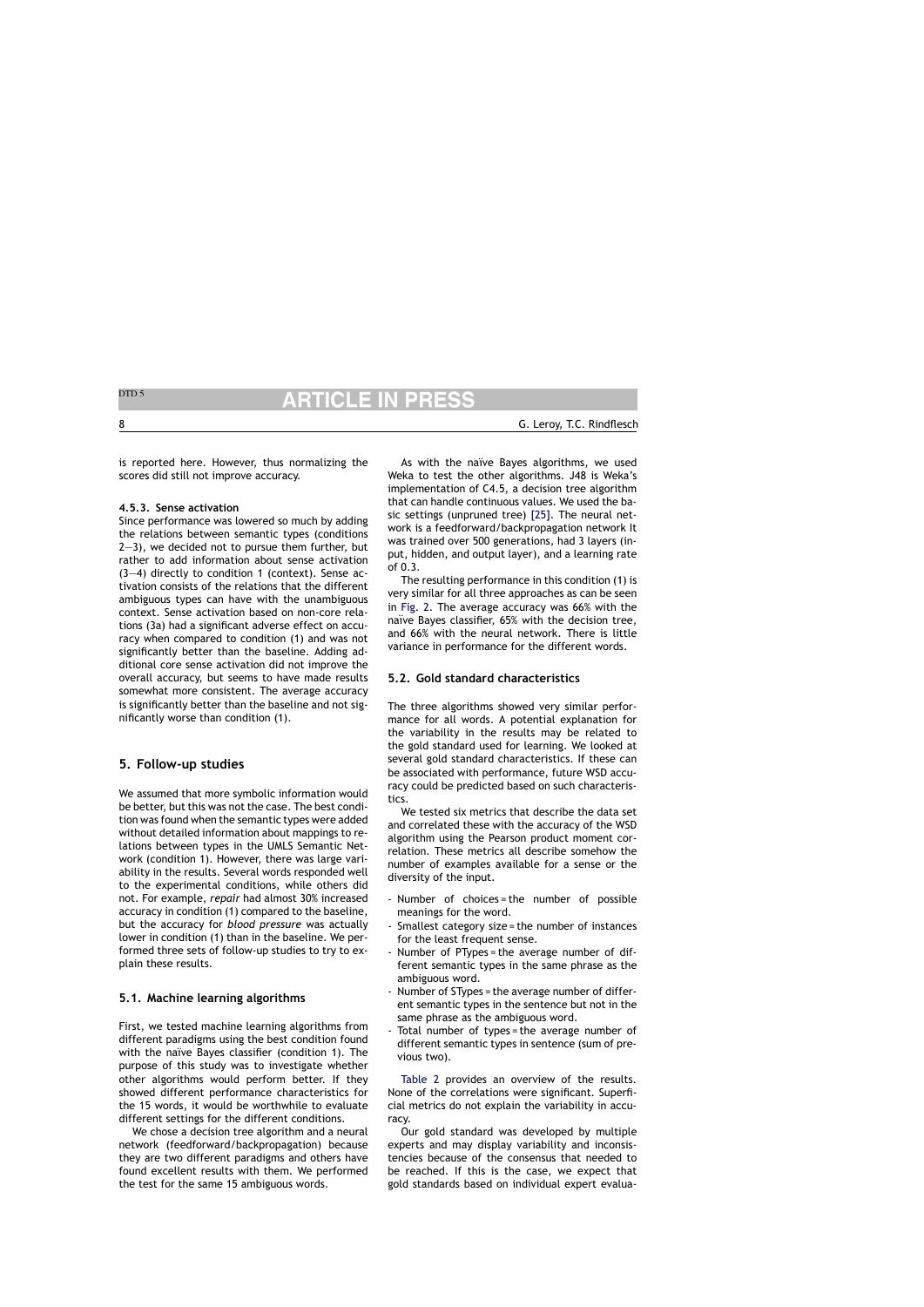### Effects of information and machine learning algorithms on WSD 9



Fig. 2 Accuracy of naïve Bayes (NB), a decision tree (J48), and neural network (FF/BP).

| Table 2<br>Pearson product moment correlation |                    |                     |                 |               |              |  |  |  |  |  |
|-----------------------------------------------|--------------------|---------------------|-----------------|---------------|--------------|--|--|--|--|--|
| Pearson correlation                           | Output information |                     | Input variables |               |              |  |  |  |  |  |
|                                               | No. of choices     | Small category size | No. of PTypes   | No. of STypes | No. of types |  |  |  |  |  |
| <b>NB</b>                                     | $-0.10$            | $-0.01$             | 0.07            | $-0.29$       | $-0.20$      |  |  |  |  |  |
| FF/BP                                         | 0.04               | 0.03                | 0.13            | $-0.25$       | $-0.12$      |  |  |  |  |  |
| J48                                           | 0.00               | $-0.01$             | 0.04            | 0.03          | 0.06         |  |  |  |  |  |

tion would be more consistent and lead to better results. To test this, we determined whether our original classifier (naïve Bayes) behaved differently for each individual expert's gold standard.

Table 3 provides an overview of accuracy for the combined gold standard (used in all of the above) and for each expert separately for naïve Bayes. Two experts did not evaluate all ambiguities and for one there was no individual data at all. Two gold standards led to significantly worse results (GS2 and GS11). Although some seemed to result in better performance, the results were not significant, due to relatively high variance in the data.

These results show clearly that the average accuracy is not better for individual experts than for the combined, consensus gold standard.

### **5.3. Troublesome instances**

Finally, we sought to define why some instances were more troublesome to the classifiers than others. We evaluated whether there was a relation between the baseline performance for each word, the ambiguity in the instances for each word, and the actual accuracy. Fig. 3 shows our expectations for accuracy determined by baseline accuracy (part A) and example ambiguity (part B).

When the baseline accuracy is low (part A), one would expect improvement to be easier to achieve because there are more examples to learn from per sense (the baseline is the maximum percent correct from one sense) and because there is more room for improvement. Such relations have been reported in [5]. For example, if the baseline ambiguity were high (e.g., 95/100), it would be hard for any algorithm to learn to correctly classify the additional five cases. These five cases would very likely be di-



**Fig. 3** Expected improvement in accuracy.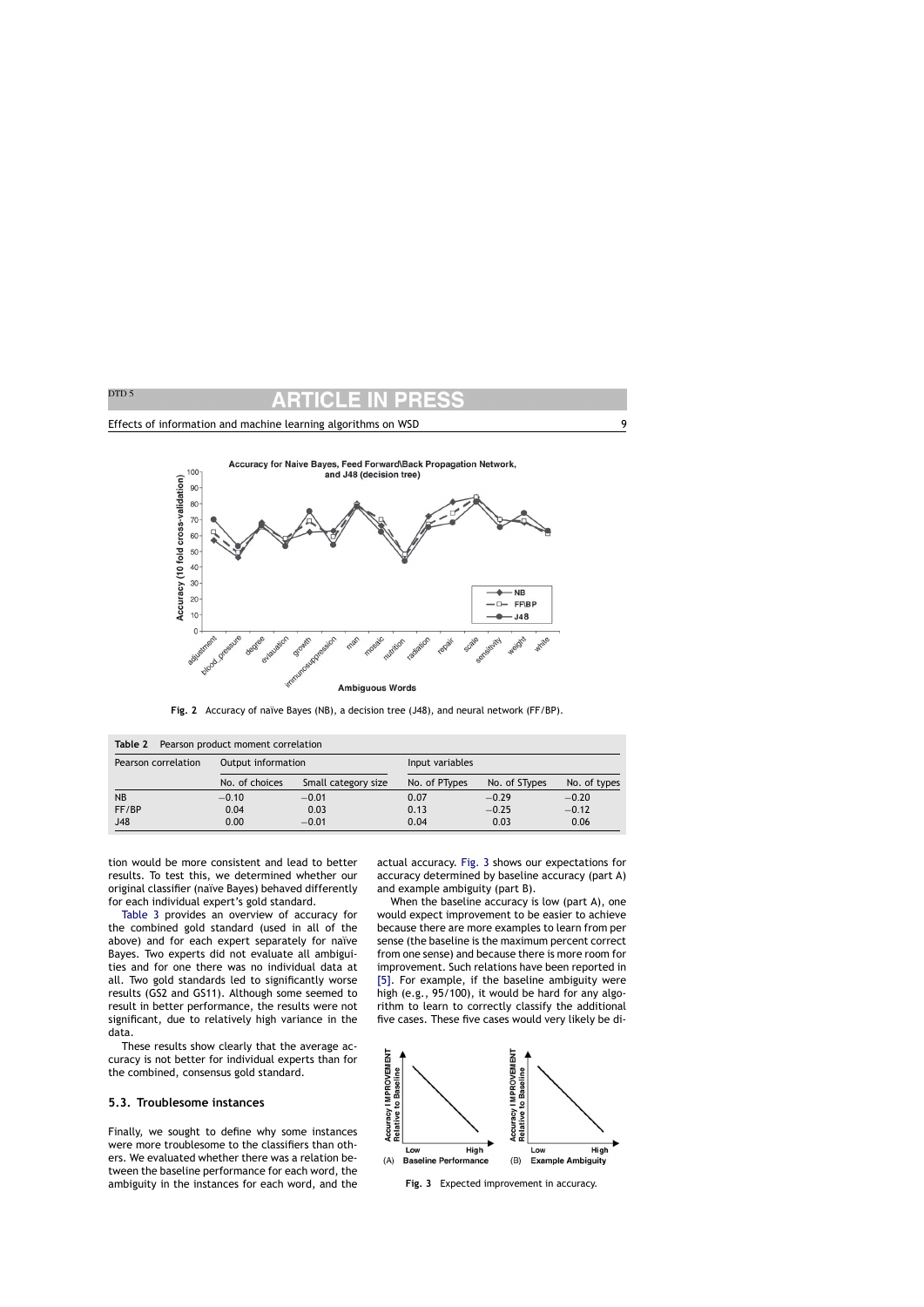| Word                                                           | MW, POS, PTypes, STypes, naïve Bayes classifier |     |                 |     |     |                 |                 |     |     |      |        |
|----------------------------------------------------------------|-------------------------------------------------|-----|-----------------|-----|-----|-----------------|-----------------|-----|-----|------|--------|
|                                                                | Combined                                        | GS1 | GS <sub>2</sub> | GS3 | GS4 | GS <sub>5</sub> | GS <sub>6</sub> | GS7 | GS9 | GS10 | GS11   |
| Adjustment                                                     | 57                                              | 51  | 57              | 56  | 56  | 50              | 63              | 55  | 72  | 57   | 40     |
| <b>Blood pressure</b>                                          | 46                                              | 70  | 51              |     | 48  | 57              | 42              | 79  | 100 | 56   | 44     |
| Degree                                                         | 68                                              | 68  | 68              |     | 68  | 68              | 71              | 63  | 72  | 68   | 63     |
| Evaluation                                                     | 57                                              | 72  | 60              |     | 62  | 75              | 58              | 41  | 64  | 56   | 57     |
| Growth                                                         | 62                                              | 66  | 59              |     | 70  | 59              | 60              | 66  | 64  | 73   | 56     |
| Immunosuppression                                              | 63                                              | 68  | 47              |     | 62  | 59              | 66              | 73  | 60  | 71   |        |
| Man                                                            | 80                                              | 74  | 80              |     | 78  | 79              | 79              | 81  | 80  | 82   | 68     |
| Mosaic                                                         | 66                                              | 47  | 57              |     | 44  | 53              | 65              | 47  | 68  | 68   | 46     |
| <b>Nutrition</b>                                               | 48                                              | 56  | 43              |     | 45  | 67              | 62              | 44  | 78  | 53   | 48     |
| Radiation                                                      | 72                                              | 71  | 70              | 52  | 59  | 61              | 72              | 63  | 62  | 60   |        |
| Repair                                                         | 81                                              | 78  | 69              |     | 76  | 79              | 74              | 78  | 74  | 78   |        |
| Scale                                                          | 84                                              | 73  | 75              |     | 66  | 61              | 70              | 80  | 73  | 98   |        |
| Sensitivity                                                    | 70                                              | 69  | 57              |     | 68  | 69              | 67              | 58  | 69  | 74   |        |
| Weight                                                         | 68                                              | 69  | 69              |     | 66  | 57              | 62              | 66  | 68  | 67   | 59     |
| White                                                          | 62                                              | 62  | 63              |     | 66  | 66              | 68              | 58  | 60  | 60   | 64     |
| Average                                                        | 66                                              | 66  | 62              | 54  | 62  | 64              | 65              | 63  | 71  | 68   | 55     |
| Pair-wise t-test, $\alpha$ : 0.05, with<br>"combined", p-value |                                                 |     | < 0.05          |     |     |                 |                 |     |     |      | < 0.05 |

|  |  |  |  | Table 3 Accuracy (%) of naïve Bayes per gold standard (GS) (no separate data for GS8) |  |
|--|--|--|--|---------------------------------------------------------------------------------------|--|
|--|--|--|--|---------------------------------------------------------------------------------------|--|

vided over the test and training sets, leaving less than five cases to learn from.

For clear, unambiguous examples, the ambiguity is low (part B) and one would expect better learning and so better performance. We define example ambiguity as the number of choices multiplied by the disagreement between experts. For instances with high example ambiguity, one expects lower performance. For example, if there are many closely related, possible senses, it will be difficult to learn the difference between them. The NLM dataset contains information about the evaluation of all 100 instances of each word by the 11 experts. In some cases, the experts did not agree on the correct sense of a word and only chose one sense after extensive discussion. Those requiring discussion are reported as *unresolved counts*. We labeled words with many senses and unresolved counts as words with high example ambiguity (numbers were multiplied).

To visualize these ideas, we ordered the 15 ambiguous words based on their baseline score (Fig. 4)



Fig. 4 Actual improvement in accuracy (baseline—ordered).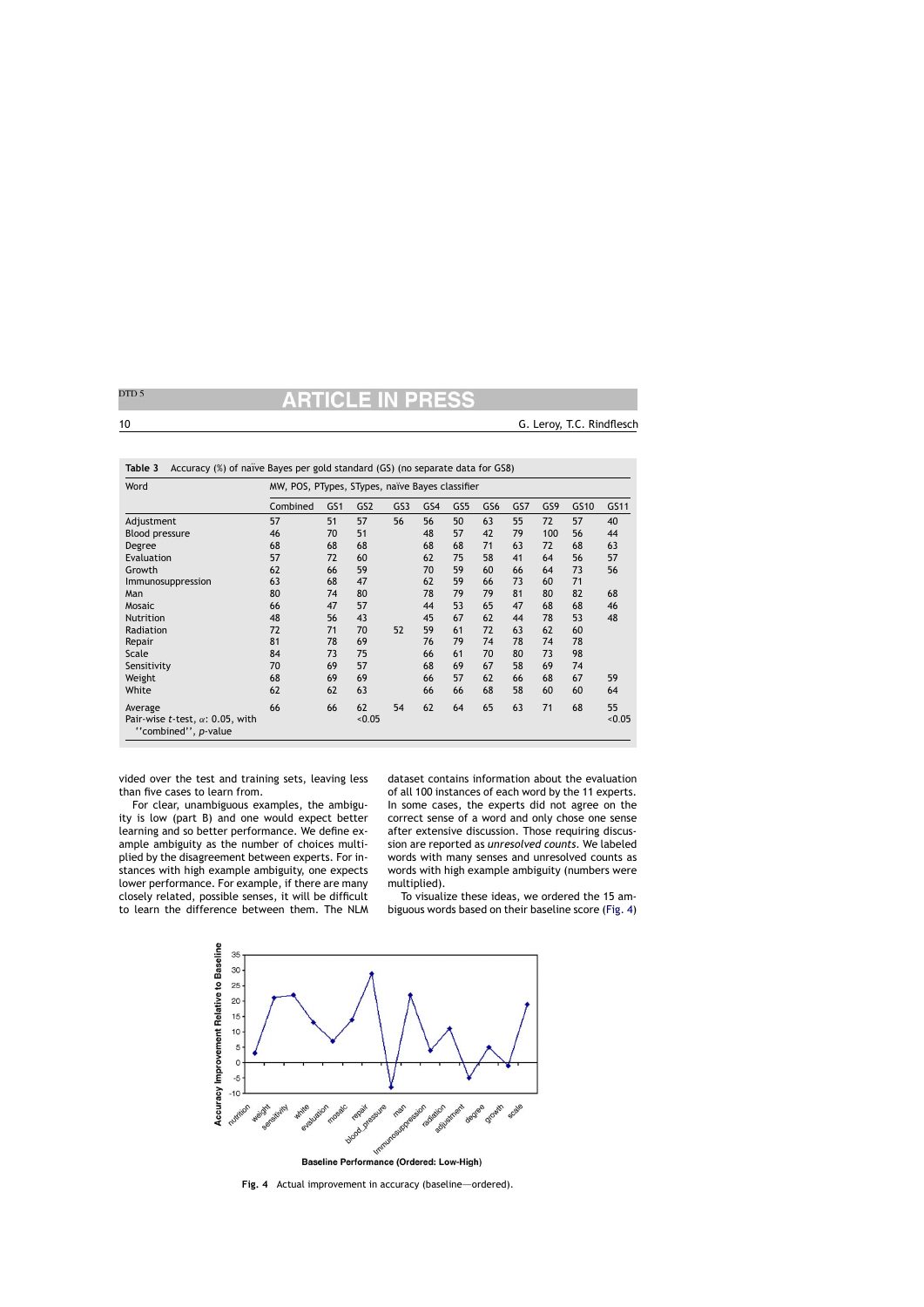

**Example Ambiguity (Ordered: Low-High)** 

Fig. 5 Actual improvement in accuracy (ambiguity—ordered).

as well as based on the example ambiguity score (Fig. 5). We measured the percentage improvement as the improvement in accuracy for the best experimental condition (condition 1) compared with the baseline.

Fig. 4 shows the actual performance improvement for the words ordered by their baseline performance. This figure should be compared against our expected results in Fig. 3A. There is no improvement with a lower baseline (no significant correlation). However, actual performance seems to decrease when the example ambiguity is higher (Fig. 5).This result looks similar to our expected results in Fig. 3B. Although this is a small test set, a trend can be seen for words with lower example ambiguity (left side) to have higher performance scores. Words with higher example ambiguity (right side) tend to have lower performance scores. We tested the correlation with the Pearson coefficient (one-tailed, since the direction is known) and found a strong trend (*r* = −0.379, *p* = 0.8). If we exclude the last word (mosaic), the correlation is significant (*r* = −0.725, *p* < 0.01).

# **6. Discussion**

We started our work by testing several different conditions for their ability to provide information for automated WSD with a naïve Bayes classifier. Although we expected that more information and more correct information would improve the accuracy, this was not the case. We found that the best accuracy was achieved with only information about the non-ambiguous semantic types assigned to words in the sentences. Adding more information had a negative effect.

The WSD worked extremely well for some words but not for others. To exclude the potential explanation that this variability was due to the particular algorithm we had chosen, we tested two additional algorithms, a decision tree and a neural network. The results were comparable. We then proceeded to look more closely at the gold standard and tested the original algorithm for gold standards based on each expert's opinion. The original gold standard represented the combined evaluation of 11 experts. Again, the results were comparable. Finally, we looked closely at the individual words and associated accuracy. For some words, experts disagreed on their correct meaning. Although the classifiers did not receive any such information as input, they showed the same trend in the resulting accuracy.

We found that effectiveness of the classifier is at least partially dependent on the representation of the senses of the ambiguous words, which in turn is based on the choices available in the underlying dictionary. The NLM test collection uses UMLS Metathesaurus concepts to represent ambiguous senses. The Metathesaurus was not designed as a dictionary, but rather is a compilation of terminologies used for differing purposes. The meaning of terms in these terminologies does not necessarily reflect meaning as encountered in academic text such as the MEDLINE citations on which the test collection is based.

• For example, *blood pressure* is not ambiguous in normal English usage. One standard dictio-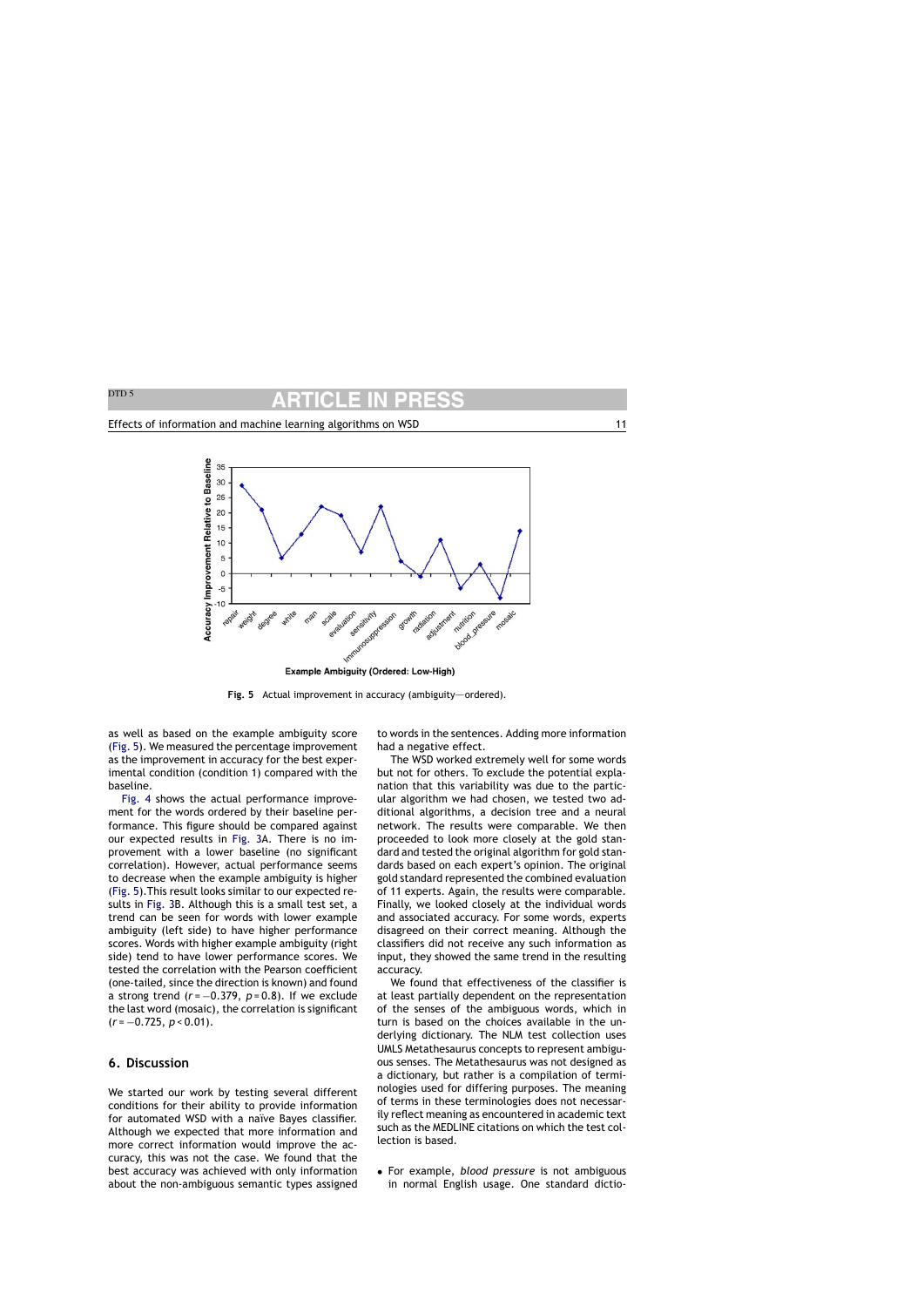nary (Random House, College Edition) has only a single meaning for this term: ''The pressure of the blood against the inner walls of the blood vessels''. Dorland's Illustrated Medical Dictionary gives a similar definition (along with an explanation of the functional underpinnings of the phenomenon). However, as noted above, the senses allowed for *blood pressure* in the NLM test collection are represented by three Metathesaurus concepts and corresponding semantic types: M1— –''Blood Pressure'' (Organism Function); M2—– ''Blood Pressure Determination'' (Diagnostic Procedure); M3—–''Arterial Pressure'' (Laboratory or Test Result). The Metathesaurus thus represents the senses of *blood pressure* as the phenomenon itself (M1), the procedure for determining the value of the phenomenon (M2), and the result of the determination (M3). The availability of these three ''senses'' invites distinctions where none exists. Often a particular sense is assigned to an ambiguity instance that reflects the meaning of the phrase containing that instance. For example, the phrases *ambulatory blood pressure* and *clinical blood pressure* denote the result of blood pressure measurement, although the ambiguity itself refers only to the phenomenon. In both instances, the judges assigned M3 (Laboratory or Test Result) as the sense of *blood pressure* in these phrases. Similarly the phrase *blood pressure monitoring* was assigned M2 (Diagnostic Procedure).

- For *adjustment*, two of the three senses available are not distinguishable in a principled way. Both M1 and M3 refer to the psychological state of being ''well adjusted''. Although M1 has synonym ''Individual Adjustment'' (with semantic type Individual Behavior) and M3 has synonym ''Psychological Adjustment'' (with semantic type Mental Process), the definitions for both are almost identical.
- A similar situation is seen with *growth*. The Metathesaurus concepts available for disambiguation encourage a distinction between the growth of an entire organism and the development of other entities, such as cells and body parts: the M1 sense of *growth* has semantic type Organism Function. Normal English usage does not make this distinction.

Although we have not examined all ambiguities regarding representation of meaning in the Metathesaurus, the three terms that scored lower than the baseline (*adjustment*, *blood pressure*, and *growth*) have senses represented infelicitously in the Metathesaurus. When these ''senses'' are applied frequently, they have a negative effect on the

accuracy of the classifier. Although the M2 sense of *blood pressure* was assigned to only 2 of the 100 ambiguous instances, the M3 sense was used to disambiguate 44 instances. For *adjustment*, M1 was assigned to 18 ambiguous instances and M3 to 13. The M1 sense of *growth* appears 37 times in the 100 instances.

This phenomenon observed in the NLM WSD test collection is related to high sense granularity in WordNet, which also interferes with effective WSD. Magnini et al. [14] demonstrate that collapsing multiple senses to a set of senses belonging to a particular domain can address this problem. Although that exact solution is not relevant here, it would be profitable to investigate collapsing spurious senses in both the NLM training and testing data before applying the naïve Bayes classifier.

# **7. Conclusion**

The purpose of this study was to discover if symbolic knowledge can be used by machine learning algorithms so that it can be added to the common, bag-of-words approaches and so facilitate learning on small datasets. We used a na¨ıve Bayes classifier to disambiguate medical terms and the UMLS for its symbolic knowledge. Only information from the sentence in which the ambiguous word appeared was used.

We tested different experimental conditions and compared them with the majority sense baseline. In each condition, more (or more precise) information was provided to a naïve Bayes classifier. However, it was not the condition with the most information that resulted in the best performance. Two types of information helped accuracy: information about the word being the main word or not [26] and UMLS semantic types associated with unambiguous words in the sentence. When evaluating the potential causes for the high variability between the performances of different words, we discovered an unexpected trend related to example ambiguity. Words that were troublesome to the human evaluators were generally also harder to disambiguate automatically. This was unexpected because we did not provide the algorithms with any information that was related to this difficulty (such as the unresolved counts). We performed additional tests so that we could exclude the possibility that the algorithm itself caused this variability, or that it was mainly due to a gold standard based on consensus between 11 people. Instead, it may be due to the different meanings available in the UMLS, which led to the confusion of the experts compiling the gold standard. To avoid such confusion, subsets